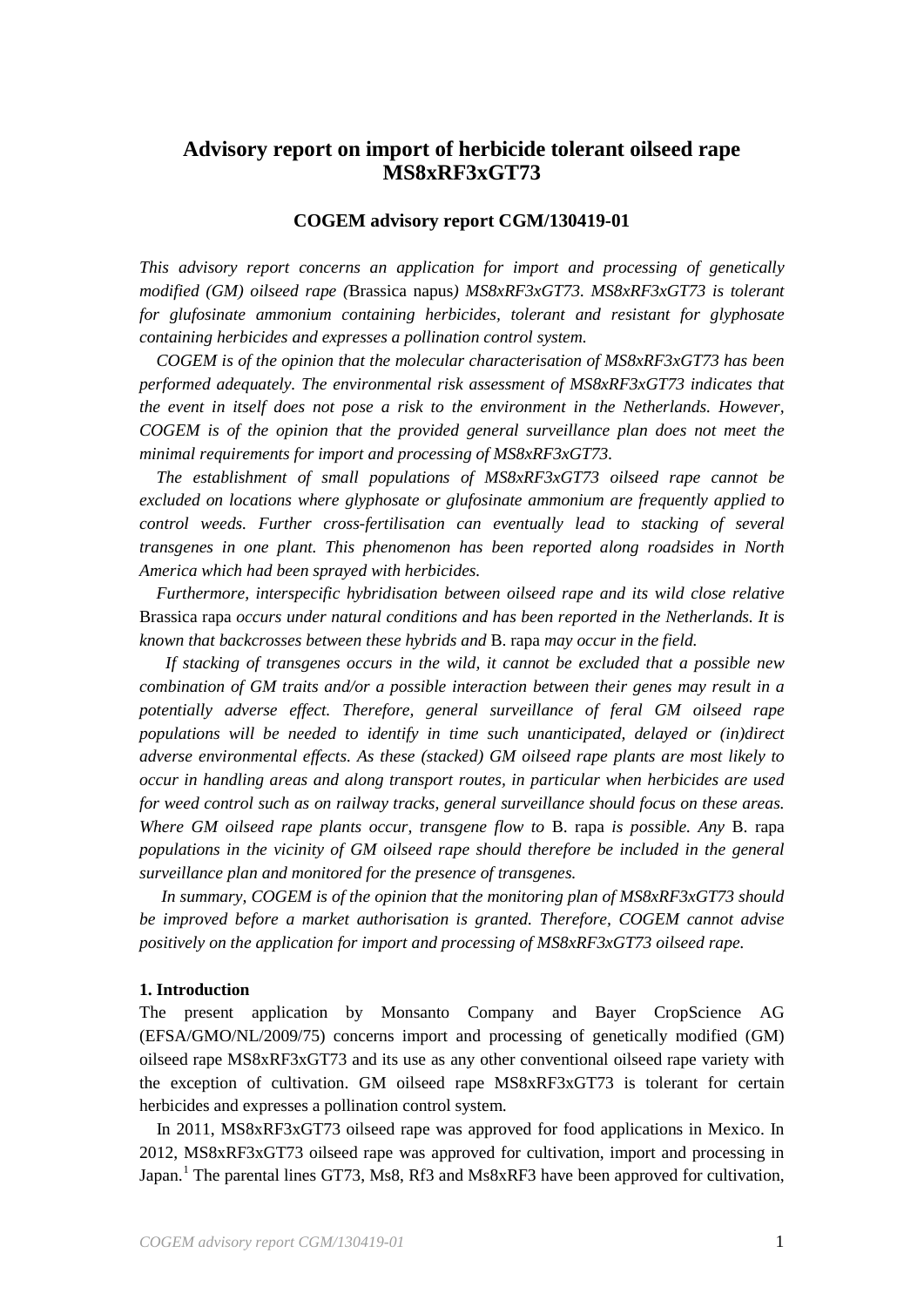<span id="page-1-0"></span>import and processing in Australia, Canada, Japan and the USA.<sup>[1,](#page-0-0)[2](#page-3-0)</sup> Additionally the parental lines have been approved for import and processing as food and/or feed in the European Union (EU), China, the Philippines, South-Korea, Mexico, New Zealand and South Africa.<sup>[1,](#page-0-0)[2](#page-1-0)</sup>

# **2. Previous COGEM advisory reports**

<span id="page-1-5"></span><span id="page-1-3"></span>In 2004, COGEM advised positively on import, processing and cultivation of oilseed rape events MS8, RF[3](#page-3-1) and MS8xRF3.<sup>3</sup> In 2009, COGEM concluded that an update of the molecular characterisation of RF3 was adequate and fulfilled the criteria of COGEM.<sup>[4](#page-3-2)</sup> COGEM issued several advisory reports concerning the import and processing of oilseed rape event GT73,<sup>[5,](#page-3-3)[6](#page-3-4),[7](#page-3-5),[8,](#page-3-6)[9,](#page-3-7)[10](#page-3-8)</sup> and concluded that the post-market environmental monitoring (PMEM) plan of this event did not fulfill the criteria of COGEM.<sup>9,[10](#page-1-2)</sup>

## <span id="page-1-6"></span><span id="page-1-4"></span><span id="page-1-2"></span><span id="page-1-1"></span>**3. Aspects of the crop**

<span id="page-1-7"></span>Recently, COGEM issued an advisory report on the aspects relevant for the environmental risk assessment (ERA) of import and processing of GM oilseed rape (*Brassica napus*) in the Netherlands.<sup>[11](#page-3-9)</sup> In the advisory report, the biological characteristics of the crop have been extensively discussed. A summary of these biological characteristics is outlined below.

Oilseed rape is an important oil plant cultivated in the temperate climate regions of the world. The plant is able to form volunteers in disturbed environments near roadsides, railways and handling areas. The spillage of oilseed rape seeds during transport and transshipment has led to the establishment of feral populations along distribution routes and handling areas. Population sizes vary from a few individuals to several hundreds of plants. Oilseed rape seeds generally display little dormancy. The seed bank of oilseed rape has quite a rapid turnover but a small portion of the seeds may remain viable for over four years. The occurrence of seedlings after a dormancy period of 10 years has been reported.

Oilseed rape can cross-pollinate with wild relatives. Controlled pollination experiments have shown that the species can fertilise several allied genera. Most interspecific hybrids have a severely reduced fertility (very low pollen viability and seed production). Exceptions are hybrids obtained from crosses between oilseed rape and *Brassica rapa*, and to a lesser extent oilseed rape x *Brassica juncea* and oilseed rape x *Brassica oleracea*.

If feral oilseed rape populations establishes, both intraspecific and interspecific flow of (trans)genes have been reported under naturally occurring conditions. Oilseed rape x *B. rapa* hybrids have been observed at locations where both species co-occur.

If herbicide tolerant GM oilseed rape is imported or cultivated, herbicide tolerant populations can occur along transport routes. Herbicide use actively selects for herbicide tolerant plants. The unintentional stacking of herbicide tolerance traits in oilseed rape has been observed under natural conditions in regions where GM oilseed rape is imported as well as in GM oilseed rape cultivation areas.<sup>[12,](#page-3-10)[13,](#page-3-11)[14](#page-3-12),[15](#page-3-13)</sup>

In the Netherlands, *B. rapa* is more common than oilseed rape. *B. rapa* is found in similar areas, such as disturbed habitats in road verges and waste grounds.[16](#page-3-14) If *B. rapa* populations exist in close proximity of feral oilseed rape plants, feral oilseed rape x *B. rapa* hybrids may arise by hybridisation, as has been reported in several countries. Occasionally, oilseed rape x *B. rapa* hybrids of the first generation have been observed in the Netherlands.<sup>[17](#page-3-15)</sup> Transgene flow from oilseed rape to *B. rapa* has been reported in natural conditions.<sup>[18](#page-3-16)</sup> Additionally,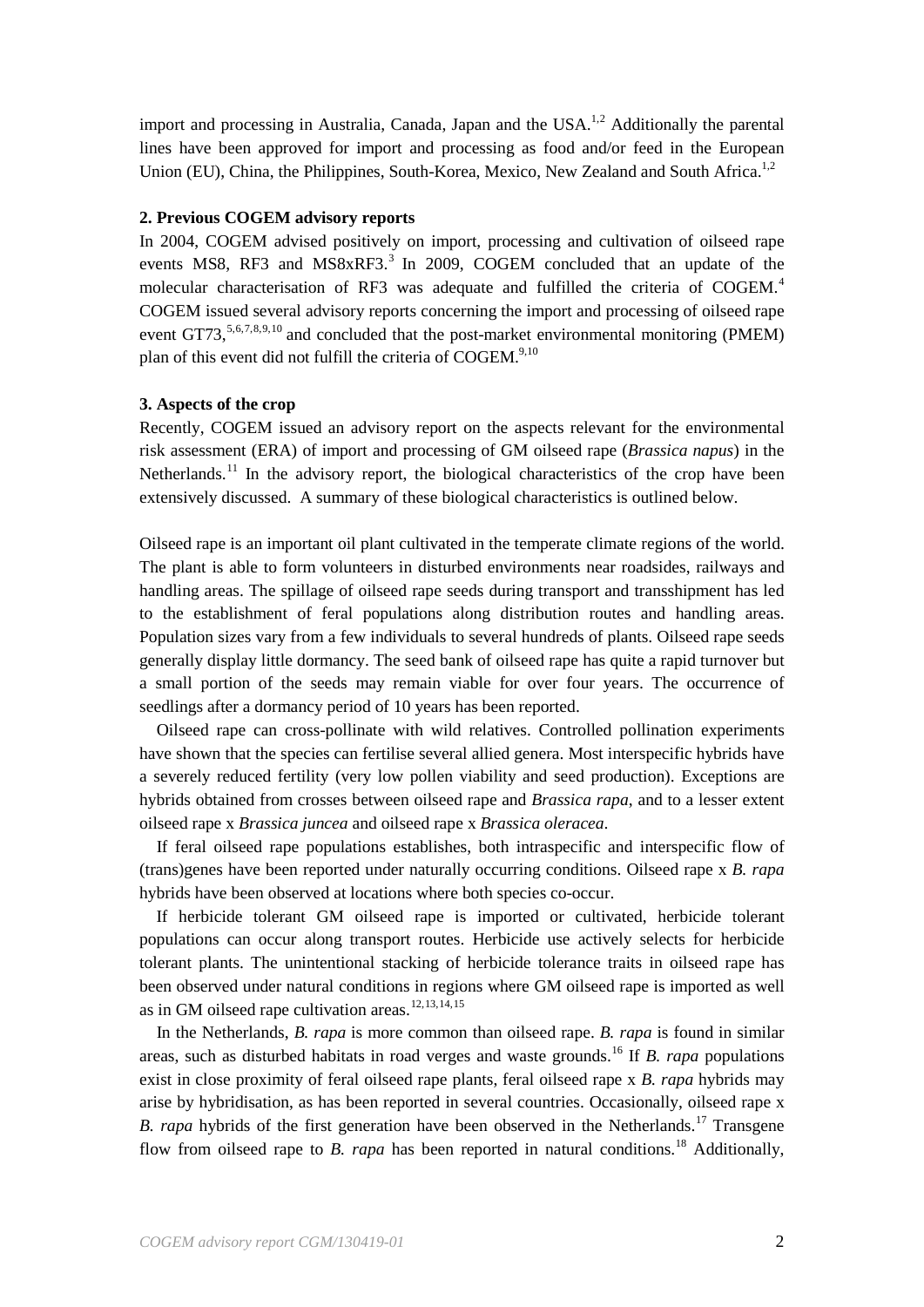back-cross progeny and the stable incorporation of a herbicide tolerance transgene into a *B. rapa* plant have been observed in the wild.

In summary, feral (GM) oilseed rape populations can persist for several years. Intraspecific (trans)gene flow and interspecific (trans)gene flow between oilseed rape and *B. rapa* have been observed. Stacking of transgenes into feral oilseed rape and introgression of transgenes into feral *B. rapa* occur under natural conditions.

#### **4. Points to consider for import and processing of MS8xRF3xGT73**

## *4.1 Properties of the introduced transgenes conferring herbicide tolerance*

<span id="page-2-1"></span>In non-transgenic plants the herbicide glufosinate ammonium inhibits the activity of glutamine synthetase, an enzyme necessary for the production of the amino acid glutamine and for ammonia detoxification.<sup>[19](#page-4-0)</sup> As a result, glutamine levels are reduced and ammonia levels are increased. Photosynthesis is inhibited and eventually the plant dies.<sup>[20](#page-4-1)</sup> Glyphosate containing herbicides inhibit 5-enolpyruvylshikimate-3-phosphate synthase (EPSPS). EPSPS is a natural occurring enzyme involved in the biosynthesis of aromatic amino acids and is active in the chloroplasts of a plant cell. As a result, the plant lacks amino acids essential for growth and development.<sup>[21,](#page-4-2)[22](#page-4-3)</sup>

<span id="page-2-2"></span>Stacked event GM oilseed rape MS8xRF3xGT73 expresses the *bar* gene (originating from parental lines MS8 and  $RF3$ <sup>3</sup>[,](#page-1-3) which encodes phosphinothricin-N-acetyl transferase (PAT). The PAT enzyme acetylates L-phosphinothricin, the active isomer of glufosinate ammonium. The resulting compound N-acetyl-L-phosphinothricin does not inhibit the activity of glutamine synthetase[.19](#page-2-1) As a result MS8xRF3xGT73 is tolerant to L-phosphinothricin and thus to herbicides containing glufosinate ammonium.

<span id="page-2-3"></span>Additionally, MS8xRF3xGT73 expresses the *cp4 epsps* and *goxv247* genes (originating from parental line  $GT73)$ <sup>8</sup>[.](#page-1-4) The CP4 EPSPS protein has a reduced affinity for glyphosate. Glyphosate oxidoreductase (GOX) acts by breaking down glyphosate into aminomethylphosphonic acid (AMPA) and glyoxylate.<sup>[23](#page-4-4)</sup> The GOXv247 protein is a modified GOX protein, which increases the efficiency of glyphosate degradation. As a result, MS8xRF3xGT73 is tolerant and resistant to glyphosate.<sup>[22,](#page-2-2)[23](#page-2-3)</sup>

# *4.2 Properties of the introduced transgenes conferring a pollination control system*

MS8xRF3xGT73 expresses the barnase gene (originating from MS8) and barstar gene (originating from RF3), conferring male sterility and fertility restoration respectively. The genetic modification results in a plant with a pollination control system.<sup>[24](#page-4-5)</sup>

#### *4.3 Molecular characterisation*

Oilseed rape MS8xRF3xGT73 was produced by conventional crossbreeding of the three GM parental oilseed rape events MS8, RF3 and GT73. COGEM evaluated the molecular characterisation of the parental lines in previous applications concerning import and processing, and concluded that the molecular characterisation of the individual parental lines was adequate.<sup>3,[4,](#page-1-5)[7,](#page-1-6)[8](#page-1-4)</sup>

## <span id="page-2-0"></span>*4.4 Environmental risk assessment*

In the EU, authoristion of a GM crop is subject to the outcome of an ERA. The purpose of the ERA is to assess whether the introduction of the GM plant into the environment would have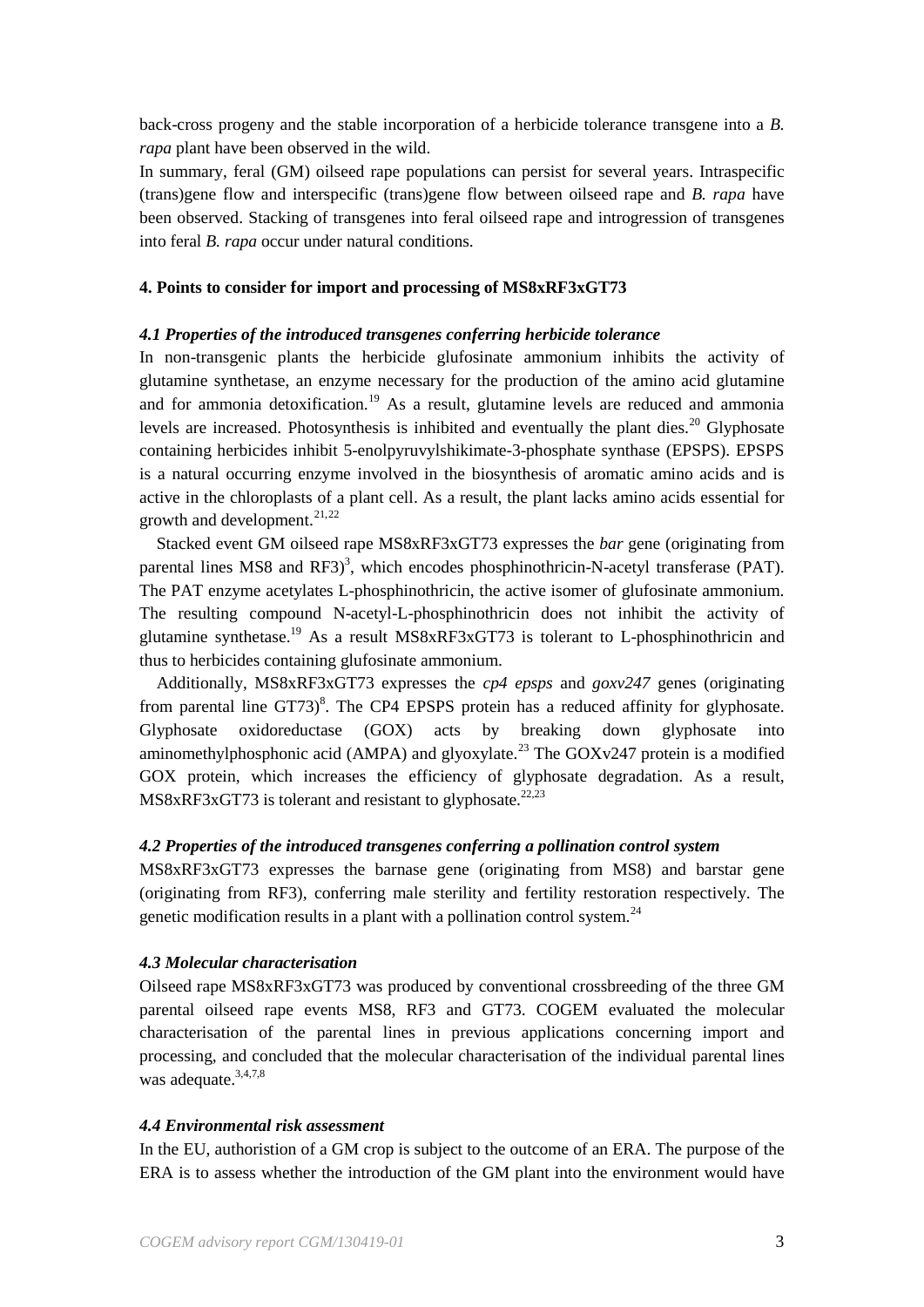<span id="page-3-0"></span>adverse effects on human and animal health and on the environment. Relevant points to consider are, amongst other things, the capability of the GM crop to form feral populations, and its weediness and outcrossing potential. Several biological characteristics are taken into account such as vegetative and reproductive growth, seed germination, dormancy, seed bank formation, persistence, fitness (susceptibility to insects, diseases and abiotic stresses) and hybridisation with closely related species.

<span id="page-3-3"></span><span id="page-3-2"></span><span id="page-3-1"></span>This application concerns the authorisation for import and processing of GM oilseed rape MS8xRF3xGT73. Therefore, COGEM will only focus on the environmental risks associated with incidental seed spillage of this GM event.

<span id="page-3-7"></span><span id="page-3-6"></span><span id="page-3-5"></span><span id="page-3-4"></span>There is little evidence that oilseed rape is invasive although the crop is able to form feral populations, which can persist for several years. Due to seed spillage, feral populations occur along distribution routes and transshipment areas (reported in both the Netherlands and other countries).[11](#page-1-7) The GM traits in the stacked event MS8xRF3xGT73 include tolerance and resistance to the herbicide glyphosate, tolerance to the herbicide glufosinate ammonium and a pollination control system. Herbicide tolerance can confer a selective advantage when the herbicide is applied, as observed in several countries.<sup>[25,](#page-5-0)[26](#page-5-1)</sup> In the Netherlands, the policy of the road maintenance authority is to use non-chemical methods to control weeds on road verges. However, along railways glyphosate and to a lesser extent glufosinate applications are the most commonly used methods of weed control.<sup>[27](#page-5-2)</sup>

<span id="page-3-11"></span><span id="page-3-10"></span><span id="page-3-9"></span><span id="page-3-8"></span>COGEM points out that spilled herbicide tolerant GM oilseed rape seeds will have a selective advantage over other plants if herbicides are used for weed control and GM herbicide tolerant feral oilseed rape populations may occur. Under natural conditions, the GM traits in MS8xRF3xGT73 themselves, the interactions between its transgenes and the interactions between their gene products are unlikely to lead to an increased fitness or a selective advantage. Therefore, in the view of COGEM import and processing of stacked event MS8xRF3xGT73 in itself will not lead to an environmental adverse effect.

# <span id="page-3-13"></span><span id="page-3-12"></span>*4.5 Post-market environmental monitoring*

<span id="page-3-17"></span><span id="page-3-14"></span>Holders of GM crop authorisations are required to monitor for the occurrence of adverse effects from the import and/or cultivation of the GM crop.<sup>[28](#page-5-3)</sup> PMEM consists of two parts: 'case-specific monitoring' and 'general surveillance'.

<span id="page-3-16"></span><span id="page-3-15"></span>Case-specific monitoring is designed to confirm that any hypotheses regarding the occurrence and impact of potentially adverse effects of the GM crop or its use in the ERA are correct. Case-specific monitoring is therefore only necessary when the ERA identifies a potentially adverse effect to the environment.

As stated in the EFSA guidance on the PMEM of GM plants (*Legislative Background*), general surveillance is instituted 'in order to trace and identify any direct or indirect, immediate, delayed or unanticipated effects on human health or the environment of GMOs as or in products after they have been placed on the market'[.28](#page-3-17) General surveillance is *the* instrument 'to identify the occurrence of adverse effects of the GMO or its use on human health or the environment which were not anticipated in the ERA'.<sup>28</sup> If an adverse effect is identified, remedial measures can be taken. The preparation and implementation of a general surveillance plan is compulsory for all applications of GM crops.

#### *4.5.1 Case-specific monitoring*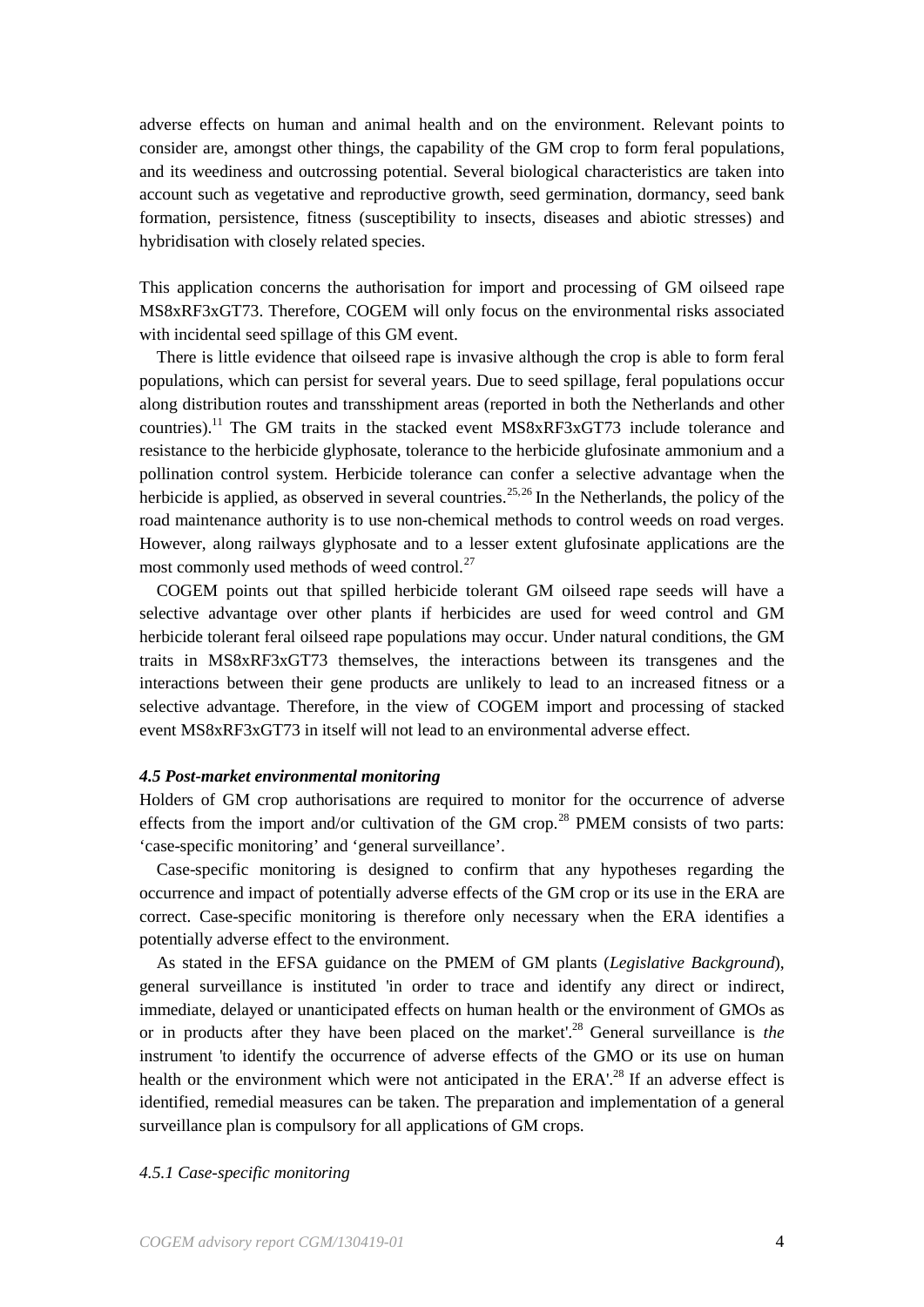<span id="page-4-5"></span>Taking into consideration the afore-mentioned considerations regarding the ERA (*section 4.4*), in the view of COGEM case-specific monitoring of MS8xRF3xGT73 is not necessary because the ERA has not identified potentially adverse effects on the environment by the oilseed rape event itself.

# *4.5.2 General surveillance*

MS8xRF3xGT73 populations can arise at roadsides, railways and handling areas where spillage of seeds occurs during transshipment and transport. As pointed out before (*section 4.4*), spilled MS8xRF3xGT73 seeds will have a selective advantage over other plants if herbicides are used for weed control and, consequently, feral MS8xRF3xGT73 populations may occur. There is a chance that intraspecific transgene flow by cross-fertilisation from feral GM oilseed rape plants harbouring other GM traits, may lead to the additional stacking of transgenes in one oilseed rape plant. The stacking of these different events may result in feral oilseed rape populations with new GM trait combinations, which have not yet been assessed. Interactions between these new combinations of transgenes and/or transgene products may lead to a potentially long-term adverse environmental effect. Additionally, gene flow of MS8xRF3xGT73 GM traits could lead to the incorporation of one or more transgenes into the gene pool of *B. rapa* populations. The introduction into the environment of *B. rapa* plants with GM traits have not yet been assessed.

As pointed out before (*section 4.5.2*), general surveillance is used to identify any unexpected, (in)direct, (possibly adverse) effects of GM populations on the environment. In the view of COGEM monitoring should take place where the occurrence of feral GM populations is possible, enabling the identification of any environmental effect, whether it is adverse or not. In 2010, COGEM remarked in a topic report that general surveillance for import applications of GM crops, which have out-crossing potential (such as oilseed rape), should generally cover handling areas and distribution routes.<sup>[29](#page-6-0)</sup>

<span id="page-4-6"></span>Since it cannot be excluded that under selective herbicidal pressure GM oilseed rape MS8xRF3xGT73 may form feral populations and may cross-fertilise oilseed rape plants harbouring different GM traits, the possible new combination of stacked transgenes and/or a possible interaction between their gene products, may result in a potentially adverse environmental effect. In the view of COGEM, general surveillance is *the* instrument to identify such (in)direct, unanticipated, delayed, potentially adverse environmental effects. Therefore, in the general surveillance plan monitoring of MS8xRF3xGT73 transport routes (including roadsides and railway beddings) and transshipment areas should be included. If MS8xRF3xGT73 is observed, *B. rapa* populations in the vicinity of the observed MS8xRF3xGT73 population will have to be included in the general surveillance plan as well.

<span id="page-4-2"></span><span id="page-4-1"></span><span id="page-4-0"></span>Since glyphosate application is the most common method for weed control along railways in the Netherlands, railway companies and/or companies in charge of the maintenance of railways should be involved by the authorisation holder in monitoring for the occurrence of MS8xRF3xGT73 and *B. rapa* with GM traits along railways. As stated in the earlier mentioned topic report on general surveillance, COGEM is of the opinion that it is important to call in (floristically) qualified existing monitoring networks.<sup>[29](#page-4-6)</sup>

<span id="page-4-4"></span><span id="page-4-3"></span>COGEM has several additional comments on the general surveillance plan of import and processing of oilseed rape MS8xRF3xGT73. EFSA has stated in its guidance document that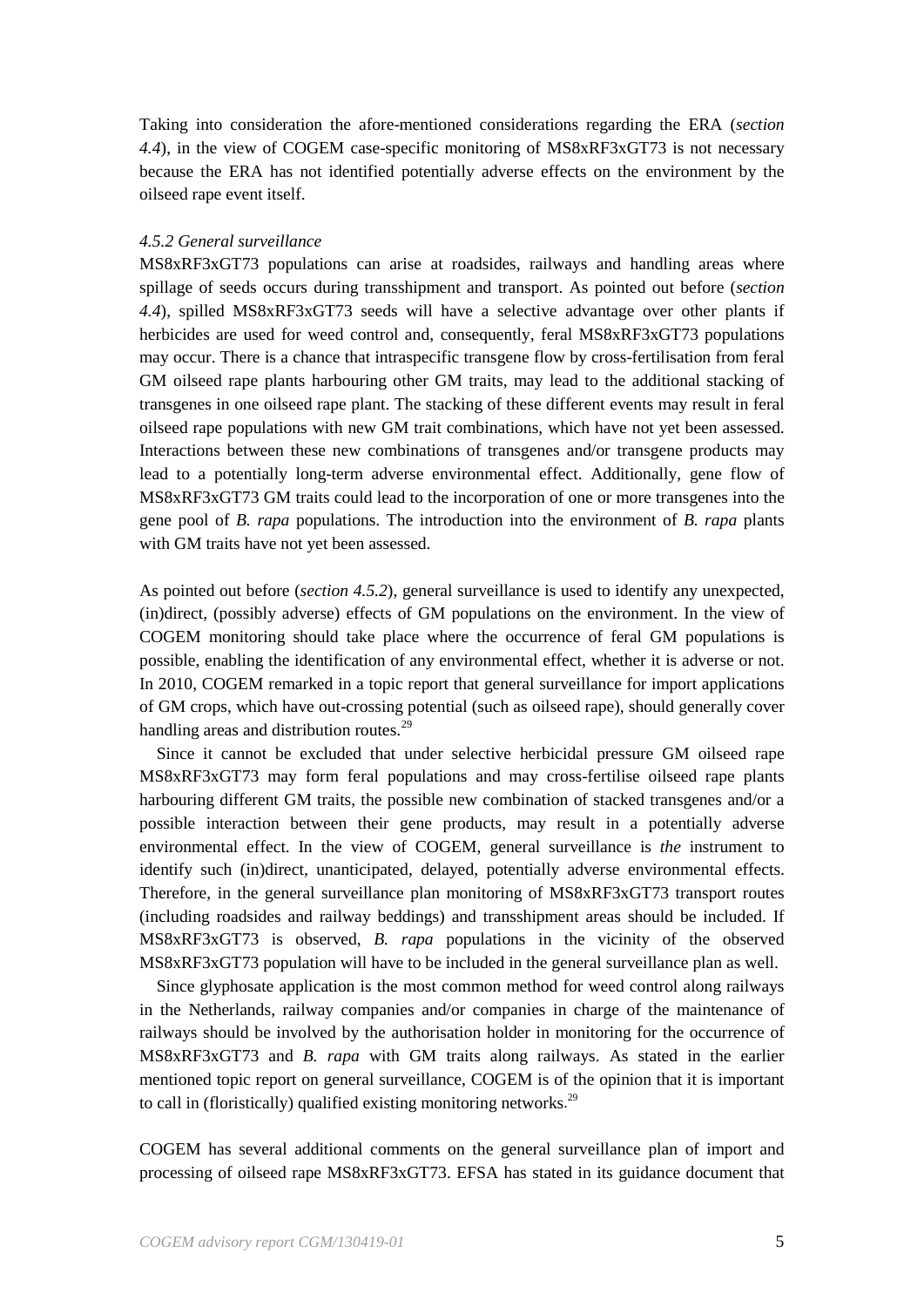raw data and analysis of monitoring data should be made available by the applicant to the Competent Authorities and the European Commission.<sup>[30](#page-7-0)</sup> COGEM agrees with this request and points out that the GS plan of MS8xRF3xGT73 oilseed rape could be improved by a statement of the applicant on this point. $31$ 

<span id="page-5-1"></span><span id="page-5-0"></span>In the present GS plan, the authorisation holder states that the operators have agreed to provide information relevant to the monitoring of MS8xRF3xGT73 to the authorisation holder. The GS plan could be improved by a guarantee that operators will monitor for unanticipated effects. This is in conformity with the criteria laid down by  $COGEM.<sup>29</sup>$ 

<span id="page-5-3"></span><span id="page-5-2"></span>The GS plan states that if the authorisation holder identifies an unexpected adverse effect caused by the GM plant, he will inform the European Commission immediately. COGEM is of the opinion that Member States should also be directly informed of these effects by the authorisation holder, to ensure that appropriate measures for protection of humans and the environment can be implemented immediately.

COGEM concludes that the PMEM plan for import and processing of MS8xRF3xGT73 oilseed rape should be improved on several points. Most importantly, COGEM advises to include monitoring of roadsides and railway beddings near oilseed rape transhipment and transport sites for spillage of GM oilseed rape and stacking of event MS8xRF3xGT73 oilseed rape.

#### *4.6 Incidental consumption*

Since 2008 COGEM abstains from giving advice on the potential risks of incidental consumption in case a food/feed assessment is already carried out by other organisations.<sup>[32](#page-7-2)</sup> This application is submitted under Regulation (EC) 1829/2003, therefore a food/feed assessment is carried out by EFSA. Other organisations who advise the competent authorities can perform an additional assessment on food safety although this is not obligatory. In the Netherlands a food and/or feed assessment for Regulation (EC) 1829/2003 applications is carried out by RIKILT. Regarding the risks for food and feed, the outcome of the assessment by other organisations (EFSA, RIKILT) was not known at the moment of the completion of this advice.

# **5. Conclusion**

In summary, COGEM is of the opinion that the PMEM concerning import and processing of oilseed rape MS8xRF3xGT73 could be improved on several points. Most importantly, the approval of the application should depend on the inclusion of monitoring along transport routes or transshipment areas in the general surveillance plan. Special attention should be paid to the areas where viable MS8xRF3xGT73 oilseed rape seeds could be spilled unintentionally, enabling the identification of any direct or indirect, immediate, delayed or unanticipated environmental effects.

#### **References**

1. International Service for the acquisition of agri-biotech applications (ISAAA). <http://www.isaaa.org/gmapprovaldatabase/event/default.asp?EventID=173> (April 5, 2013)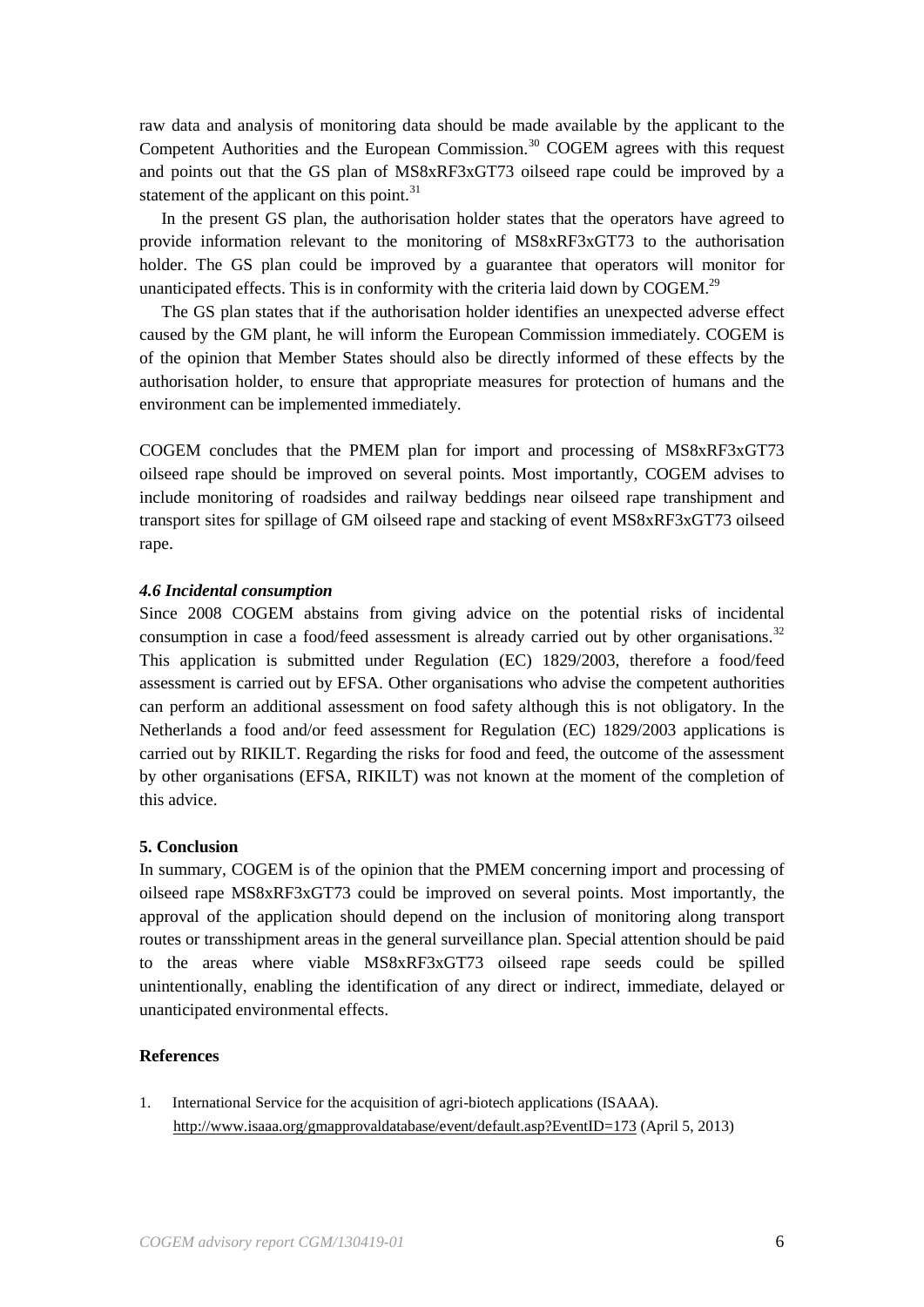- 2. Argentina canola (*Brassica napus*), CERA (2012). GM crop database. Center for Environmental Risk Assessment (CERA), ILSI Research Foundation, Washington D.C. (website visit April 5, 2013)[. http://cera-gmc.org/index.php?action=gm\\_crop\\_database](http://cera-gmc.org/index.php?action=gm_crop_database)
- 3. COGEM (2004). Markttoelating C/BE/96/01 'Herbicidentolerant koolzaad met een gecontroleerd bestuivingsmechanisme'. COGEM advies CGM/040402-01
- 4. COGEM (2009). Revised molecular characterization of RF3 oilseed rape. COGEM advice CGM/091118-01
- 5. COGEM (1998). Advies C/NL/98/11. Advice CGM/980928-10 (in Dutch)
- 6. COGEM (2001). Advies C/NL/98/11. Advice CGM/010110-01 (in Dutch)
- 7. COGEM (2006). Advies herbicidentolerant koolzaad (C/NL/98/11). Advice CGM/060829-03 (in Dutch)
- <span id="page-6-0"></span>8. COGEM (2012). Advice on import and processing of GT73 oilseed rape. Advice CGM/120203- 01
- 9. COGEM (2012). Advice on General Surveillance concerning import of GT73 oilseed rape. Advice CGM/120521-01
- 10. COGEM (2013). Additional advisory report on the renewal of the authorisation for import and processing of genetically modified oilseed rape GT73. Advisory report CGM/130326-02
- 11. COGEM (2013). Genetically modified oilseed rape (*Brassica napus*). Aspects in relation to the environmental risk assessment and post-market environmental monitoring of import applications. Advisory report CGM/130402-01
- 12. Schafer MG *et al.* (2011). The establishment of genetically engineered canola populations in the U.S. PLoS ONE 6:e25736
- 13. Aono M *et al*. (2006). Detection of feral transgenic oilseed rape with multiple-herbicide resistance in Japan. Environ Biosafety Res 5: 77–87
- 14. Warwick SI *et al*. (2004). Environmental and agronomic consequences of herbicide-resistant (HR) canola in Canada. In: Introgression from Genetically Modified Plants into Wild Relatives. eds Den Nijs HCM, Bartsch D, Sweet J. CAB International publishing, Wallingford, Oxfordshire, UK
- 15. Aono M *et al*. (2011). Seeds of a possible natural hybrid between herbicide-resistant *Brassica napus* and *Brassica rapa* detected on a riverbank in Japan. GM crops 2(3): 201-210
- 16. Luijten SH & De Jong TJ (2010). A baseline study of the distribution and morphology of *Brassica napus* L. and *Brassica rapa* L. in the Netherlands. COGEM report CGM 2010-03
- 17. Luijten SH & De Jong TJ (2011). Hybridisation and introgression between *Brassica napus* and *Brassica rapa* in the Netherlands. COGEM report CGM 2011-06
- 18. Warwick SI *et al*. (2008). Do escaped transgenes persist in nature? The case of an herbicide resistance transgene in a weedy *Brassica rapa* population. Molecular Ecology 17: 1387-1395
- 19. OECD (1999). Consensus document on general information concerning the genes and their enzymes that confer tolerance to phosphinothricin herbicide
- 20. OECD (2002). Module II: Phosphinothricin
- 21. Green JM (2007). Review of glyphosate and ALS-inhibiting herbicide crop resistance and resistant weed management. Weed Technol. 21: 47-558
- 22. Funke T, Han H, *et al*. (2006). Molecular basis for the herbicide resistance of Roundup Ready crops. Proc Natl Acad Sci U S A. : 103:13010-13015
- 23. Pline-Srnic W (2006). Physiological mechanisms of glyphosate resistance. Weed Technol. 20(2): 290-300